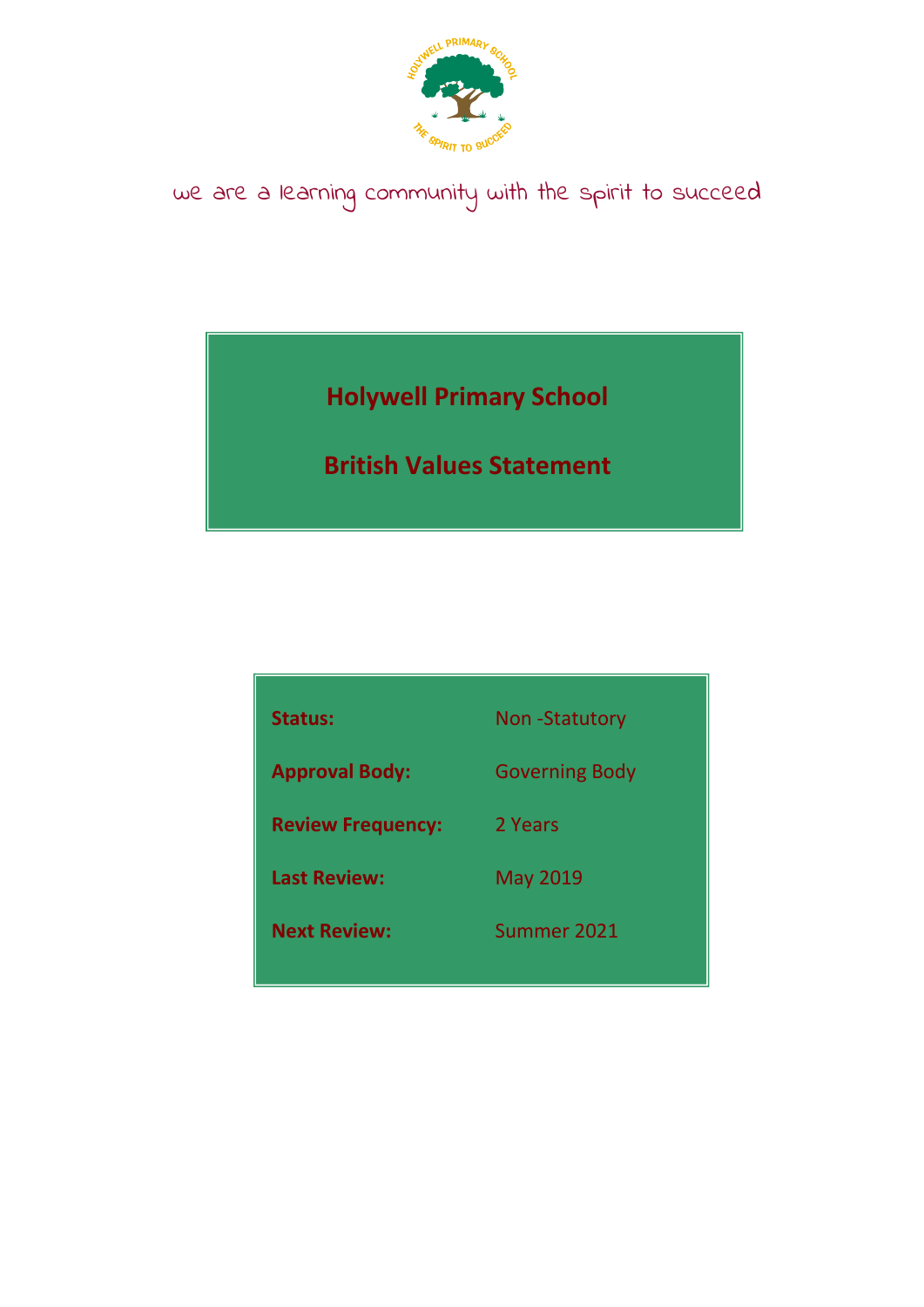

## **British Values Statement**

### **Our motto: We are a learning community with the spirit to succeed.**

#### **1. Introduction**

The DfE have reinforced the need "to create and enforce a clear and rigorous expectation on all schools to promote the fundamental British values of democracy, the rule of law, individual liberty and mutual respect and tolerance of those with different faiths and beliefs."

The Government set out its definition of British values in the 2011 Prevent Strategy, and these values have been reiterated this year (2014).

At Holywell Primary School these values are regularly promoted through high quality teaching, a rounded programme of assemblies and a positive behaviour policy which allows pupils to develop and demonstrate skills and attitudes that will allow them to participate fully in and contribute positively, to life in Modern Britain. The school also has a rich, immersive and expansive curriculum that reinforces these values. The cross curricular themed approach of the school is used to exploit opportunities where possible to reinforce and build on these values.

#### **2. Democracy**

The aims and values at Holywell Primary school are underpinned by the school Charter. The charter sets out the fundamental beliefs of the staff, pupils and parents in our approach to our learning community.

Pupil, parent and staff voice surveys are conducted regularly with their outcomes feeding into our whole school priorities, curriculum development and plans for the future.

Pupils are involved in selecting the school council and the school also promotes pupils as leaders. All pupils belong to a house and pupils were involved in the designing of house shields.

#### **3. The Rule of Law**

The importance of laws, whether they are those that govern the class, the school, or the country, is consistently reinforced at Holywell Primary. Pupils are taught from an early age the rules of the school. The whole school rules were written in conjunction with the children and are displayed prominently around the school in Our Charter. These are referred to by children and staff throughout each day and underpin our whole school values. Pupils are taught the value of, and reasons behind, rules and laws, that they govern and protect us, the responsibilities that this involves and the consequences when laws are